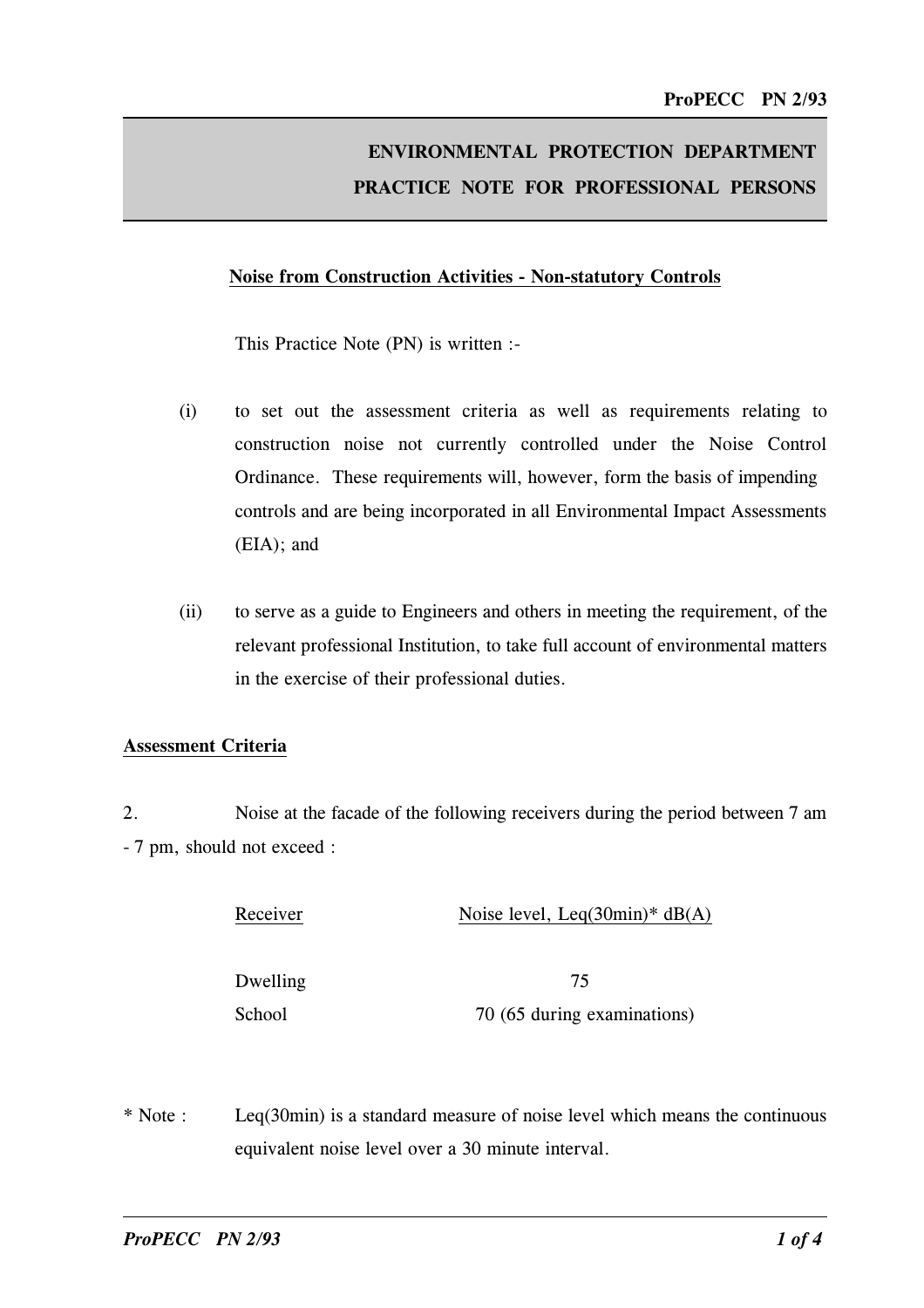#### Noise Abatement Measures

3. A range of measures are available to ensure that the criteria are met. Local experience so far indicates that these measures fall largely into the following categories :-

(i) Scheduling of work

 early as possible, any new structures which will have the effect of screening This includes minimizing noisy operations during examination periods; avoiding simultaneous operation of noisy equipment; retaining existing features that can act as a noise barrier until the last phase; and erecting, as noise sources. Such screens can reduce noise levels by  $15$  dB(A) or more.

(ii) Siting of facilities

Noisy equipment, such as emergency generators and water pumps, should always be sited as far as possible from noise sensitive receivers. Consideration should also be given to using structures such as site offices and stores as noise barriers.

(iii) Selection of quiet equipment

This is one of the most effective measures and is increasingly practicable because of the availability of quiet equipment. For example, the use of hydraulic concrete cutters and crushers in demolition work, instead of excavator-mounted percussive breakers, can achieve a noise reduction of up to 20dB(A) and totally remove the annoying impulsive nature of the latter. Similarly, the use of an hydraulic rock drill with a sound power level not exceeding 110  $\text{dB}(A)$  can reduce noise by 18dB(A) when compared with a conventional crawler mounted pneumatic rock drill.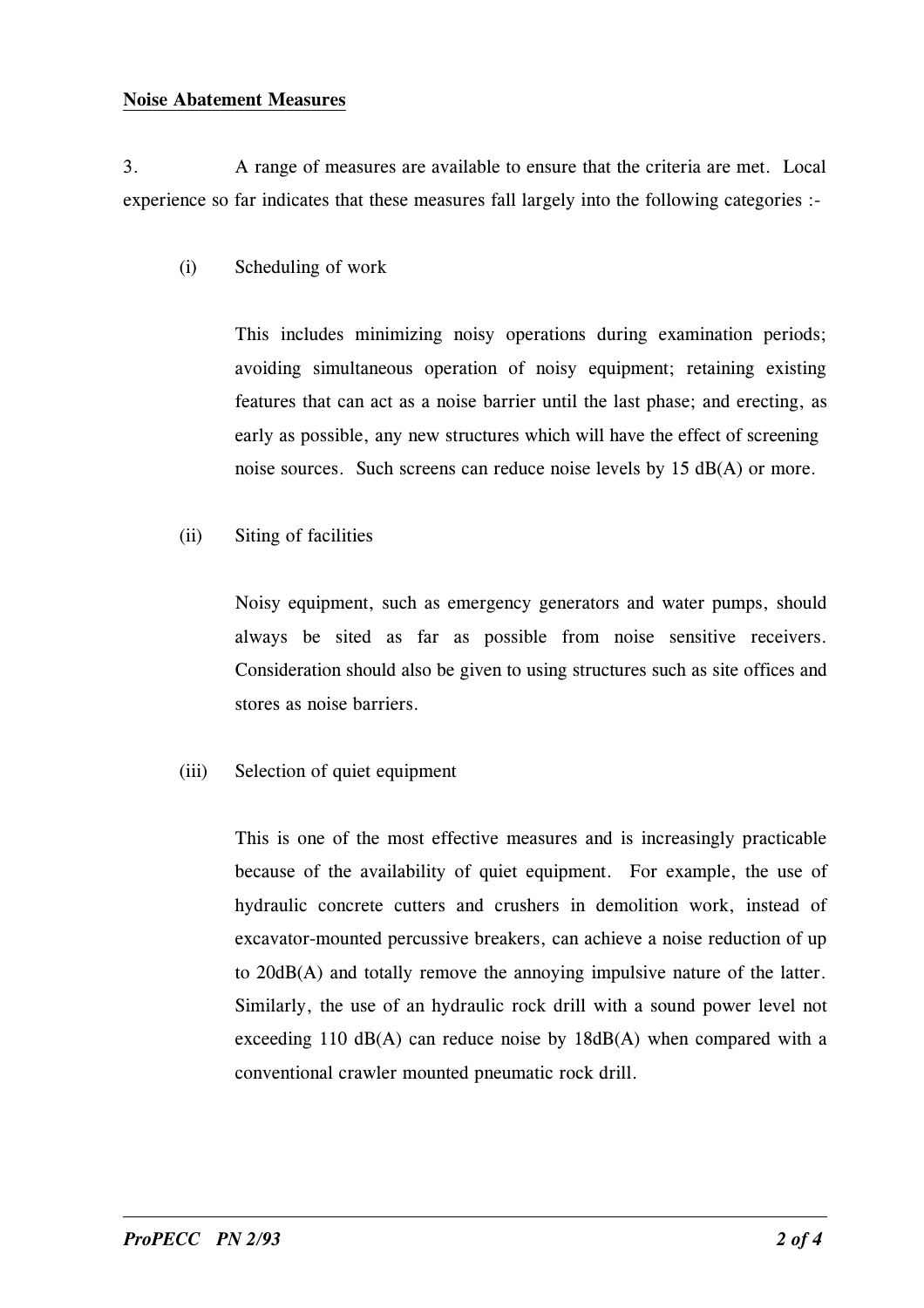#### (iv) Use of purpose-built acoustic panels and enclosures

There are many situations where purpose-built acoustic panels or enclosures around construction site boundaries can effectively protect nearby residential developments, schools and other noise sensitive receivers. This has been the case for a number of tunnel and excavation projects as well as for concrete batching activities. The use of re-usable metal acoustic panels has been made more attractive recently with the government's requirement to minimize the use of hardwood hoarding.

(v) Provision of building insulation to schools

When it is impractical to further reduce noise affecting nearby schools, consideration should be given as a last resort to insulate the schools by providing improved windows and air-conditioning for the duration of the construction activities.

4. A construction noise impact assessment, carried out as part of the EIA for a project, will normally require specific measures such as those in paragraph 3 above to be written into contract documents.

# Role of the Professional Person

、. Practising professionals are urged to consider noise reduction measures and include relevant requirements in contracts or specifications; site engineers should ensure that these practices are put into effect in order to protect the neighbouring community. It would often be appropriate to inform those adjacent to a construction site, in advance of the start of a project, the noise to which they may be exposed and the measures being taken to limit the nuisance. Experience has shown that such consideration for those adversely affected by a project can save much senior staff time in dealing with problems and lead to more trouble-free project implementation.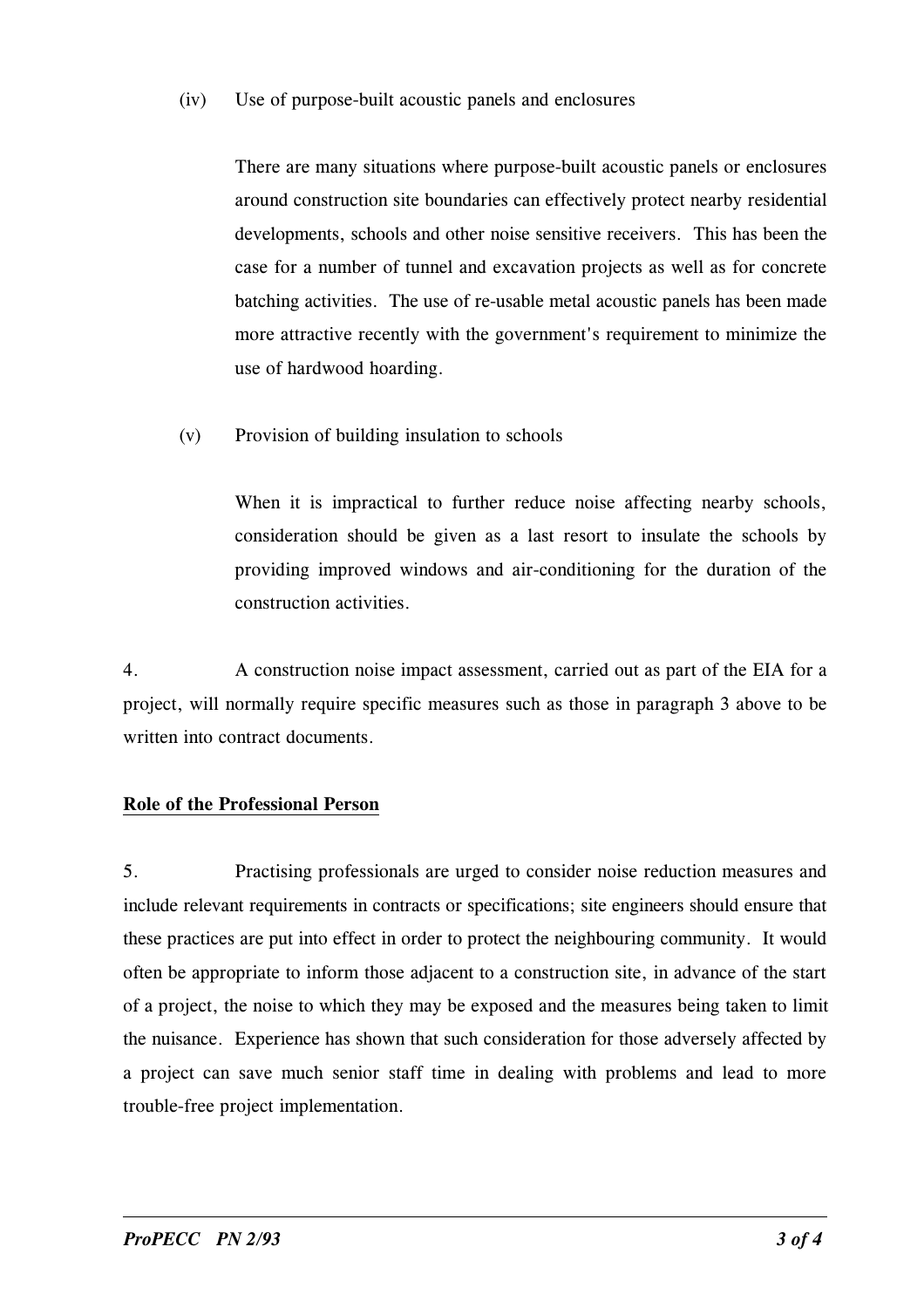# **Advice from Environmental Protection Department**

6. The Environmental Protection Department maintains a menu of contract conditions incorporating some of the measures in paragraph 3 which have been used in various Government projects. Interested professionals are welcome to contact Mr. Raymond CHAN, Principal Environmental Protection Officer (Noise Policy) at 594-6565.

> (Stuart B. Reed) Director of Environmental Protection

**Environmental Protection Department** 28/F Southorn Centre 130 Hennessy Road<br>Wan Chai

Issued Month 1993  $Ref. : EP 81/C2/28$  Annex I